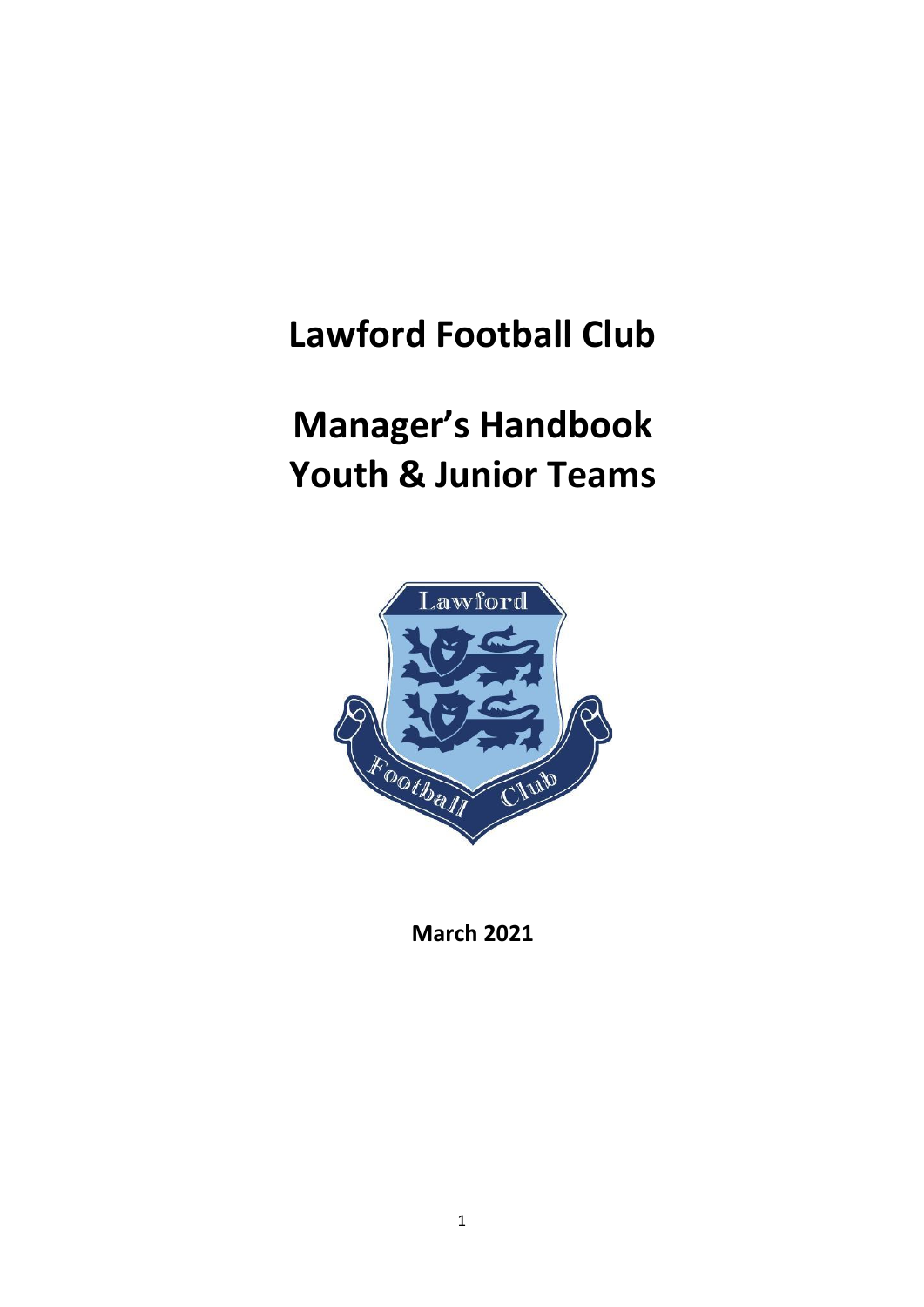| <b>CONTENTS</b>                             | Page           |
|---------------------------------------------|----------------|
| <b>THE ESSENTIALS</b>                       | 3              |
| Club Officers                               | 3              |
| Child Welfare                               | 3              |
| First Aid Kit                               | 3              |
| Colchester & District Youth Football League |                |
| <b>STAYING SAFE</b>                         | 4              |
| <b>TEAM COMMUNICATION</b>                   | 4              |
| <b>PLAYER REGISTRATION &amp; WGS</b>        | 4              |
| <b>Player Registration</b>                  | 5              |
| Whole Game System                           | 6              |
| <b>FIXTURE ARRANGEMENTS</b>                 | 6              |
| <b>Fixtures Secretary</b>                   | 6              |
| <b>Fixture Sheets</b>                       | 6              |
| Arrangements for Home Fixtures              | 6              |
| <b>Arrangements for Away Fixtures</b>       | 6              |
| Re-scheduling Confirmed Fixtures            | 7              |
| Referees                                    | $\overline{7}$ |
| Before Kick-off                             | 7              |
| <b>Reporting Results</b>                    | 7              |
| <b>Essex County Cup</b><br>Closed Season    | 8<br>9         |
|                                             | 9              |
| Team Secretaries / Administrators           |                |
| <b>FIXTURE POSTPONEMENTS</b>                | 9              |
| Minimum Player Numbers                      | 9              |
| <b>Advanced Postponements</b>               | 10             |
| Weather Related Postponements               | 10             |
| <b>Reporting Postponements</b>              | 10             |
| <b>MATCH FORMATS</b>                        | 11             |
| <b>EQUIPMENT &amp; FACILITIES</b>           | 11             |
| Club Kit                                    | 11             |
| Kit Sponsorship                             | 12             |
| Keys                                        | 12             |
| <b>Changing Rooms</b>                       | 12             |
| Expenditure                                 | 12             |
| <b>Training Arrangements</b>                | 12             |
| Known Winter Training Facilities            | 13             |
| <b>Coaching Qualifications</b>              | 13             |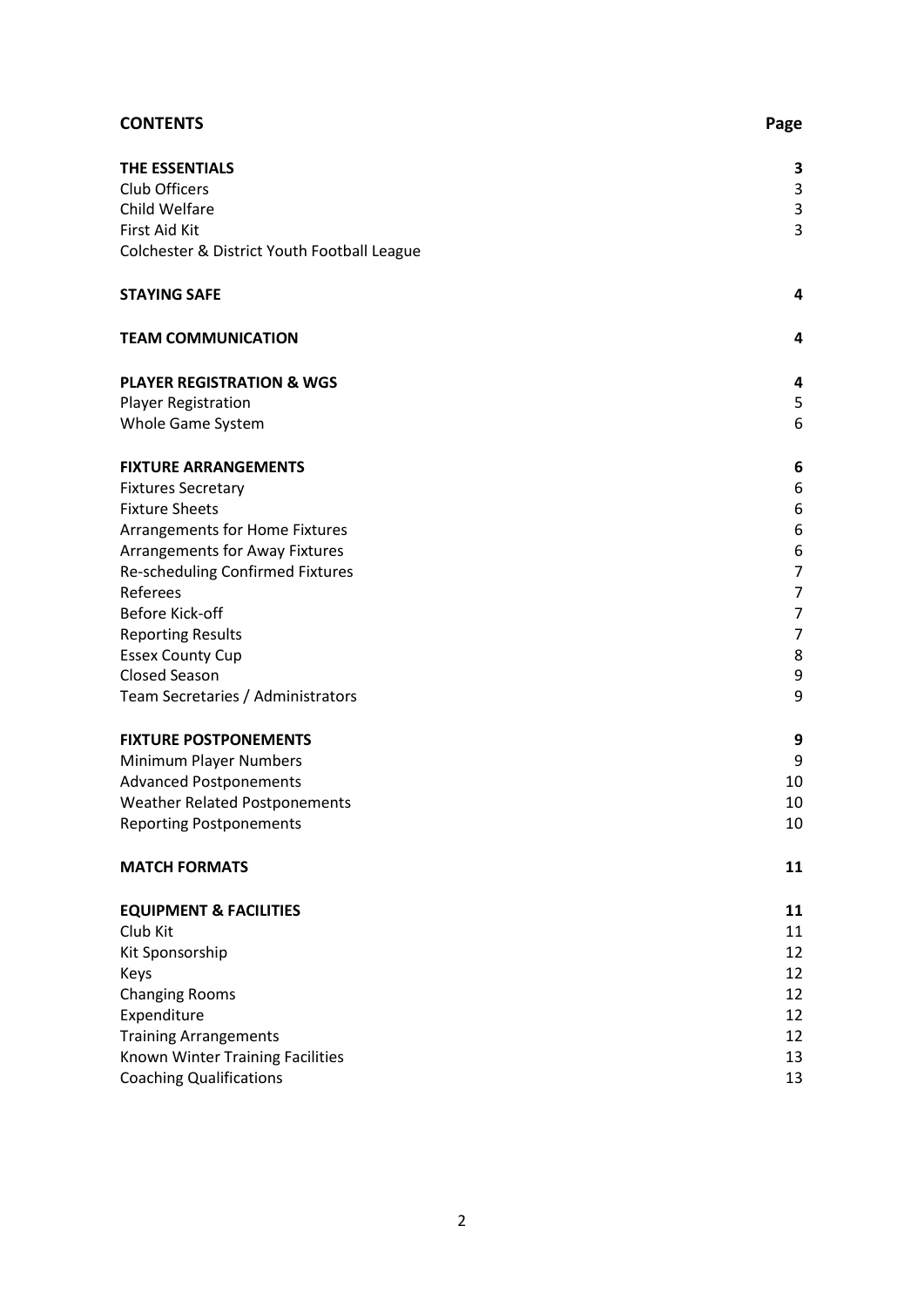## **LAWFORD FOOTBALL CLUB: MANAGER'S HANDBOOK (Youth & Junior Teams)**

This handbook is designed to help with the effective management of the Lawford Football Club Youth and Junior teams. Although the number of rules and guidelines may seem daunting at first the handbook is intended to help you with the smooth operation of your team, while complying with League, County, FA and Club rules.

**The Club is here to support you. If you require further guidance on any matter or if any of the guidance provided appears contrary to League, County or FA rules please do not hesitate to contact any Club Officer.**

## **THE ESSENTIALS**

## **Club Officers**

Contact details for Club Officers can be found at [www.lawfordfc.co.uk/contact-us](http://www.lawfordfc.co.uk/contact-us) For the purpose of this handbook the Club Secretary (Youth & Junior) and the Fixtures Secretary (Youth & Junior) are referred to as the Club Secretary and the Fixtures Secretary, respectively.

## **Child Welfare**

If you have any concerns about child welfare you must contact the Club Welfare Officer, Jonathan Sly 07428 71791 [/ jsly1970@gmail.com.](mailto:jsly1970@gmail.com) Further information of what the Club has in place to support coaches and managers can be found in the STAYING SAFE of this handbook.

Details of the Club's policies for safeguarding, anti-bullying, equality, and goal safety together with the codes of conduct for all participants can be found at [www.lawfordfc.co.uk/safeguarding](http://www.lawfordfc.co.uk/safeguarding)

#### **First Aid Kit**

A fully stocked first aid kit should be available at every training session and every fixture. If you do not have a first aid kit or require replacement items, please contact John Duchars ([john.duchars@btinternet.com](mailto:john.duchars@btinternet.com)). Please ensure you check your First Aid Kit on a regular basis as most items have an expiry date.

#### **Colchester & District Youth Football League**

The League handbook is an invaluable source of information. Please contact the Club Secretary for a copy of the handbook.

The League's website is [www.colchesteranddistrictyouthleague.com](http://www.colchesteranddistrictyouthleague.com/) 

Managers must not contact any League Officer directly other than to report results. Any communication with the League must via the Club Chairman, the Club Secretary, or the Fixtures Secretary. Any direct communication with the League from anyone not in one of the mentioned roles will result in a fine for the club.

Managers should be aware of the fines that will be imposed by the League, details of which can be found in the League handbook.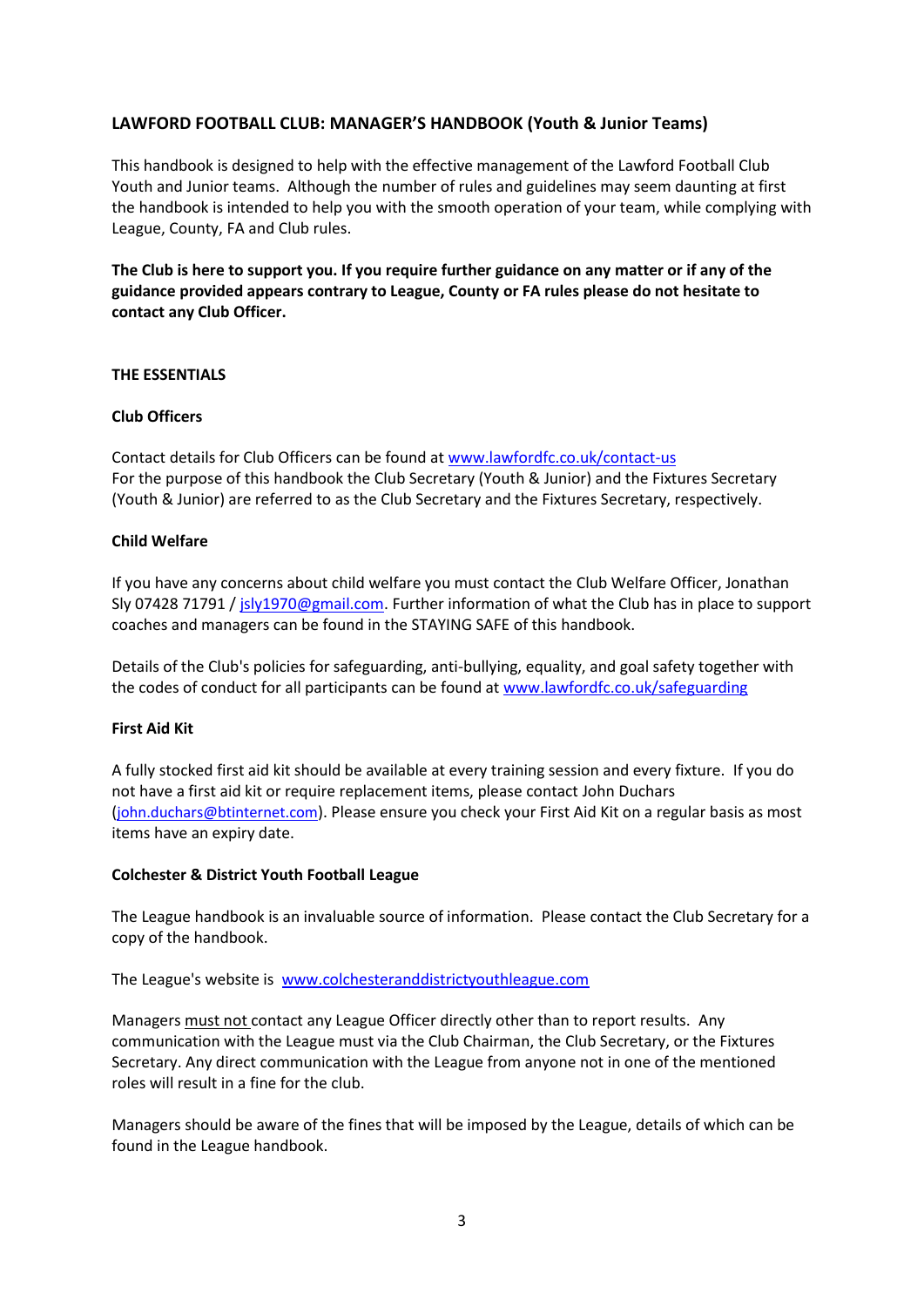#### **STAYING SAFE**

As a club community, we place the safeguarding and welfare of all, especially our younger members, high on our agenda. We believe it is the responsibility of every adult involved in the club to keep our young players and most vulnerable adults safe, and as part of this commitment we endorse and adhere to the FA's Safeguarding Children Policy.

As a coach or manager, before you begin your role, you will be expected to complete a Criminal Records Check (CRC) through the Disclosure and Barring Service (DBS). The Club Welfare Officer (CWO) will support you with this. It takes about two weeks to complete from start to finish. There is a small fee that the club will reimburse.

We also require anyone in a coaching or supporting role over the age of 16 to complete the FA Safeguarding Children Course. Focused on making football safe, the course will help you learn how to recognise signs and symptoms of abuse, while understanding the fears involved in these concerns. This will be completed online and the club will pay for this.

As set out at the beginning of this handbook you can access our club policies and other guidance via the club website, and it is always worth checking back in every now and then to see what is new.

Most importantly, we want to keep you and your players safe. If something doesn't feel quite right, report it to the club welfare officer as soon as possible. They are trained to support you and take the lead role in the matter so you don't have to.

#### **TEAM COMMUNICATION**

Keeping parents and carers informed in a timely manner is an important element of the manager's role. Often managers will communicate with parents and carers via text or by setting up closed groups in WhatsApp or Facebook, for instance. Communication should only be in relation to specific club related activities e.g. informing about changes in travel arrangements, training times or venue changes etc. Managers must not communicate directly with players via email, text or social media. If you are contacted directly by a player you must include his or her parent or carer in the reply, unless the issue raised by the player is a welfare matter in which case you should contact the Club Welfare Officer immediately.

Where young people aged 16-18 are playing in an U18s team, it may be appropriate to include them as well as their parents and carers in communications about team related activities. However, written informed consent needs to be obtained from parents/carers before these players can be included communication via group email, text or social media.

#### **PLAYER REGISTRATION & WGS**

#### **Player Registration**

The relevant age for each player is determined by his or her birthday as at midnight on 31 August. For example, children who are aged 7 as at midnight on 31 August would play as U8s for the season ahead.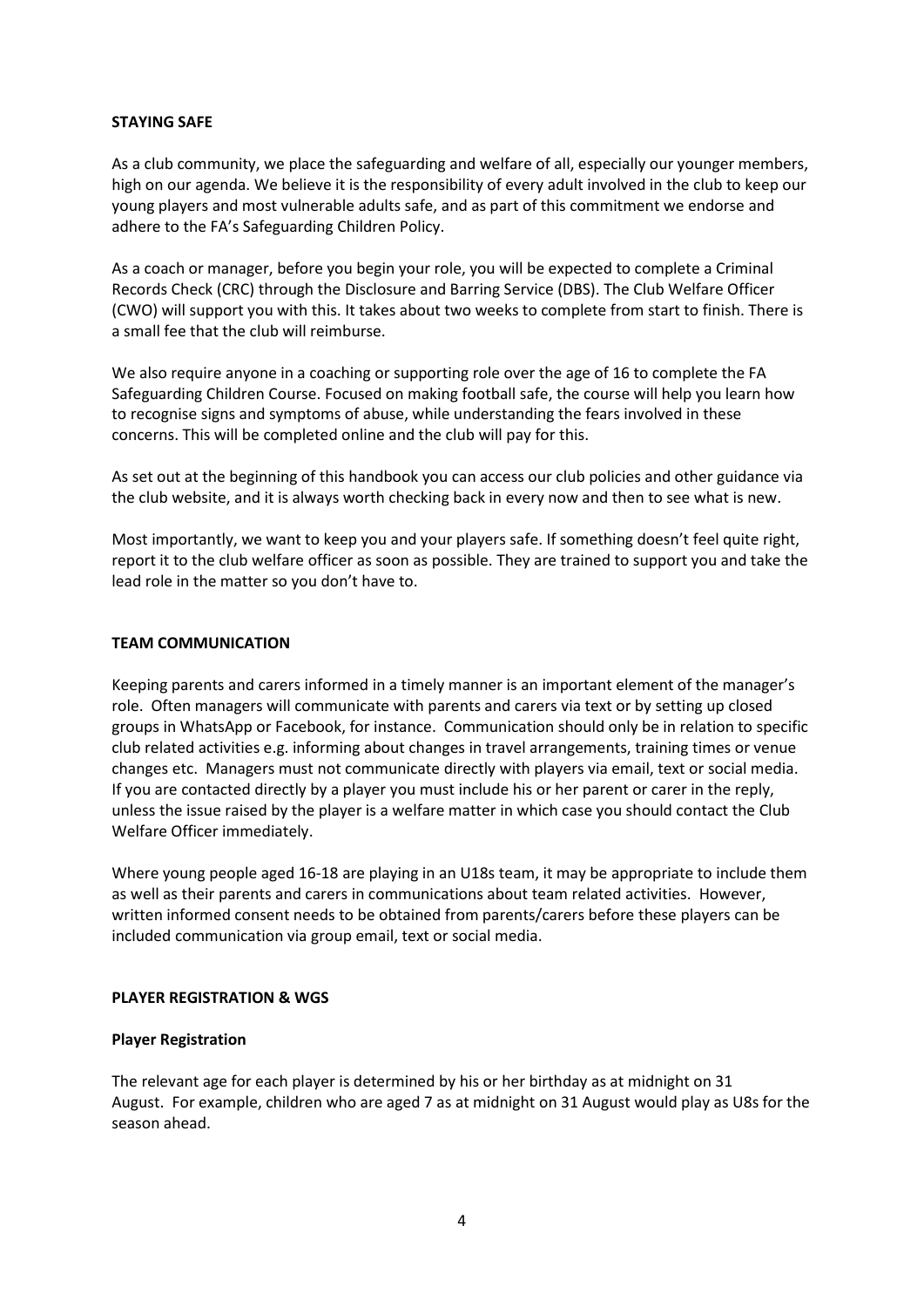It is the Club Secretary's responsibility to ensure all players are registered on the Whole Game System (WGS). Unregistered players are prohibited from participating in any fixture other than friendlies.

Managers will be asked to confirm their intention to continue with their relevant team age group for the new season no later than  $1<sup>st</sup>$  June. No new teams are permitted to be registered after this date and withdrawal of a team following the League AGM held no later than 30<sup>th</sup> June will result in a League fine imposed on the Club.

The registration deadline for the new season is  $16<sup>th</sup>$  August. Failure to ensure each Team have the following number of players signed on by this date will result in fines being imposed on the Club by the League:

5v5 format: 5 players 7v7 format: 7 players 9v9 format: 9 players 11v11 format: 11 players.

To register a player the Club Secretary requires from team managers -

- A completed Lawford FC Registration Form
- A completed Lawford FC Photography Consent Form
- Proof of date of birth (either a copy of birth certificate or passport)
- A head & shoulders photograph taken against a plain background (with no hat or glasses) JPEG format
- The appropriate membership fee

Copies of the Registration Form and the Photography Consent Form can be found at [www.lawfordfc.co.uk/for-managers](http://www.lawfordfc.co.uk/for-managers)

No new players can be registered after the last day of February although the Club Secretary requires registration requests at least one week ahead of this deadline.

Any enquires regarding player registrations should be referred to the Club Secretary [\(lawfordfcsecretary@gmail.com\)](mailto:lawfordfcsecretary@gmail.com) and not to the League.

#### **Whole Game System**

In order to access the Whole Game System [\(https://wholegame.thefa.com\)](https://wholegame.thefa.com/) you will need to register on the home page using your FAN number. Your Team should be linked to your FAN.

When you log on you will just need to click the My Teams tab. From here you can then export a document showing player names and photos - this is your team ID sheet. You will need to print out the team ID sheet for inspection at all fixtures.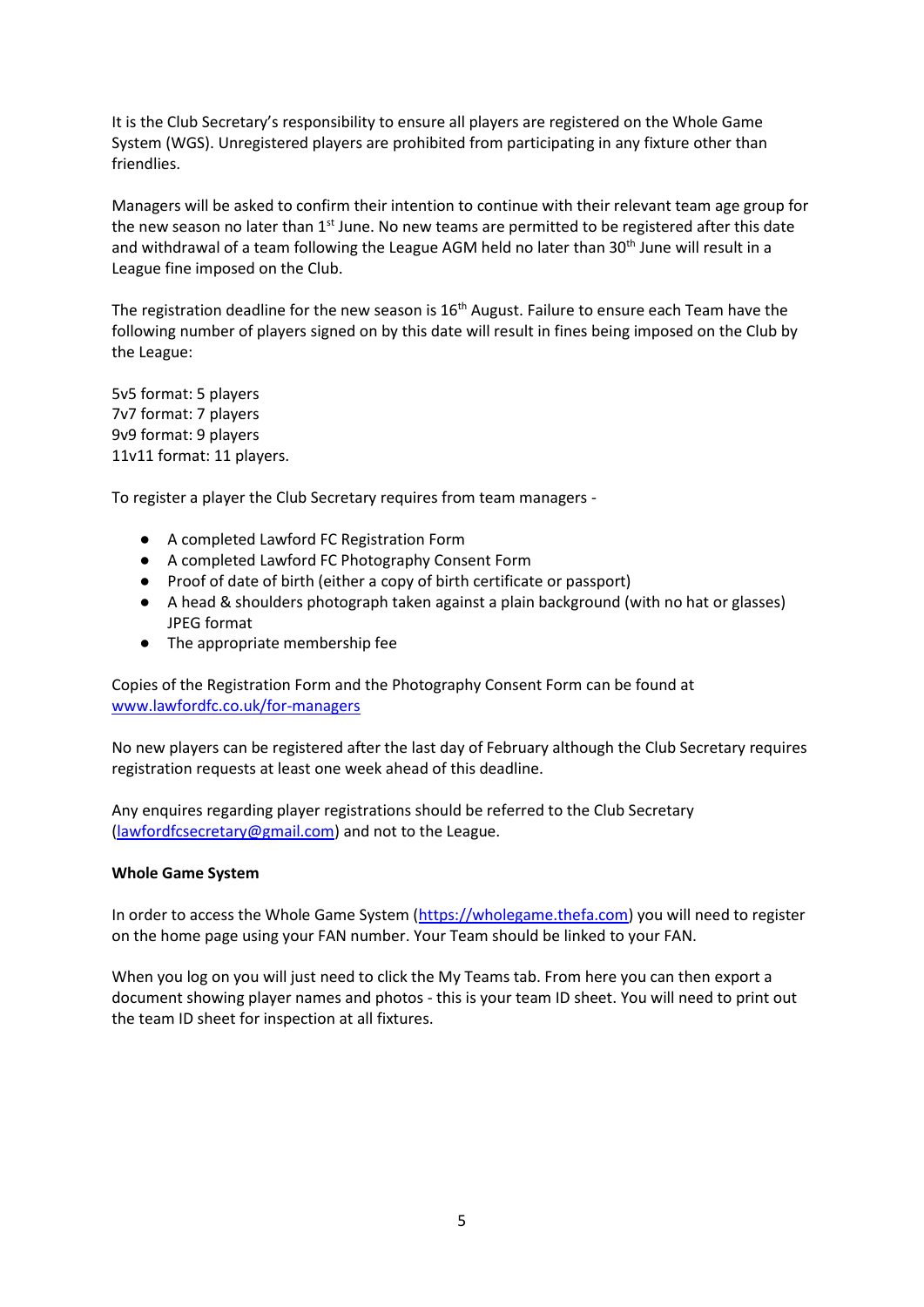#### **FIXTURE ARRANGEMENTS**

#### **Fixtures Secretary**

#### \*\*\* For the current season (2020/21)

The Fixtures Secretary (Youth & Junior) is Jayne Anderson, who can be contacted by phone / text (07516 448235) or by e-mail [\(jayne.anderson13@btinternet.com\)](mailto:jayne.anderson13@btinternet.com).

#### \*\*\* For next season (2021/22)

The Fixtures Secretary (Youth & Junior) is Carl White, who can be contacted by phone / SMS / WhatsApp (07740098707) or by e-mail [\(carl.2.white@hotmail.com\)](mailto:carl.2.white@hotmail.com).

#### **Fixture Sheets**

At the start of the season the League distributes a schedule of fixtures for each division. The scheduled fixtures are subject to alteration with changes common as the season progresses. You should assume that you have a fixture every Sunday during the season other than over the twoweek Christmas break and on Easter Sunday.

#### **Arrangements for Home Fixtures**

Between 7-10 days before a home fixture, the Fixtures Secretary will contact you with a proposed KO time. The Fixtures Secretary will confirm the KO time to the League and home managers normally one week ahead of the fixture.

Matches are generally spread out during the three time slots (10:00 12:00 and 14:00), ideally with no more than two teams at each KO time to avoid car park congestion.

The home manager must contact the opposition by the Tuesday ahead of a Sunday fixture to inform them of the KO time and location of the fixture (School Lane, Lawford, CO11 2HZ). This is normally done by text and it is best to request confirmation of receipt of the text from the opposition manager. Contact details for other teams can be found in the League handbook (with any amendments during the season shown on the League's website). Home managers, of course, also need to contact the parents & carers of Lawford players with details of the fixture.

The Fixtures Secretary works on a week by week basis as fixtures often change and this avoids any possible confusion. However, if you are aware of circumstances (such as a family commitment) where it would help to have a specific KO time please flag this in advance and Fixtures Secretary will seek to accommodate this although it will not always be possible. If you share a pitch with another Lawford team then it is advisable (although not essential) to speak before requesting any specific KO's, this will ensure that you can accommodate all needs for the given pitch.

#### **Arrangements for Away Fixtures**

You should expect to be contacted by the opposition by the Wednesday, at the latest, ahead of a Sunday fixture, confirming the KO time and location.

If you have not heard from the opposition by Wednesday, contact the manager to request details of the fixture. If the manager cannot be contacted either contact the opposition's Fixture Secretary (details in the League handbook) or the Lawford Fixtures Secretary. As with home fixtures you need to inform the parents & carers of Lawford players with details of the fixture.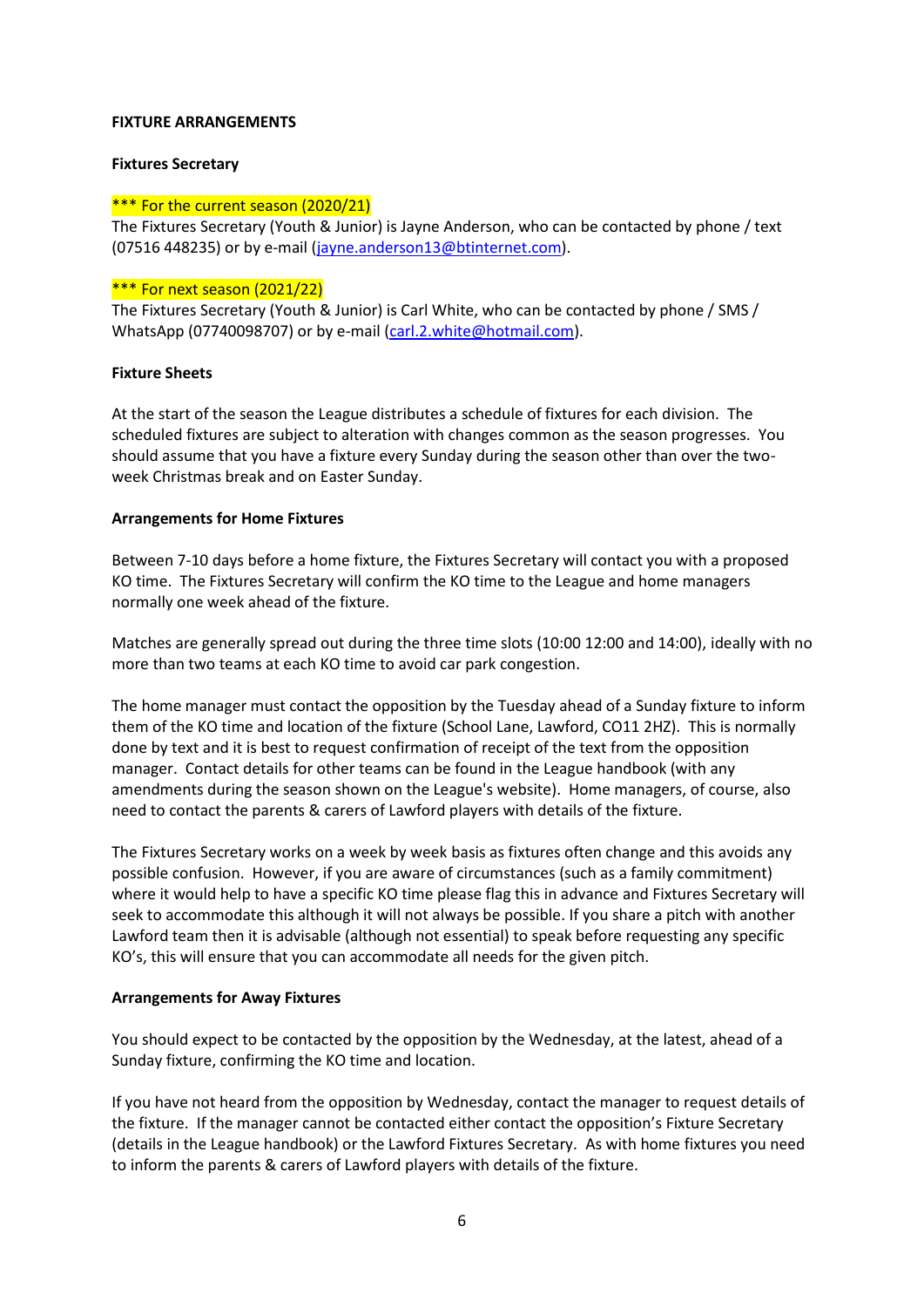## **Re-scheduling Confirmed Fixtures**

Any changes to confirmed KO times and venues, cannot be made without special permission of the League Management Committee. In the first instance, you should contact the Club Secretary or Fixtures Secretary. Do not contact any others including the League, referee, or opposition team.

## **Referees**

**U7s - U11s**: The League does not allocate referees for fixtures. Referees are unpaid volunteers who are generally either managers, coaches or parents / carers (and occasionally trainee referees). Referees do not have to be qualified but once appointed to officiate a fixture have the same powers as an FA qualified referee. To reflect well on the Club, a qualified referee should be sought in the first instance for the U11s games.

**U12s - U18s**: Where possible the League will appoint a referee for each fixture. For home fixtures the Fixtures Secretary will normally inform you by mid-week the name of the referee if league appointed. The home manager is required to contact the appointed referee (normally by text) by 6pm on Friday at the very latest to confirm KO time and location of the fixture.

When the League is unable to appoint a referee, it is the responsibility of the home manager to find a referee for the fixture.

The home club is responsible for paying the referee unless indicated by the League (for instance for finals) or for Essex County Cup games. All payments to referees by the Club are via BACS. You will need to ask the referee for bank details and e-mail these to Jim Tait (jim tait@rocketmail.com) cc John Duchars ([john.duchars@btinternet.com](mailto:john.duchars@btinternet.com)) & Dave Atton [\(attondb@aol.com\)](mailto:attondb@aol.com) ahead of the fixture.

The Club does not fund referees for friendlies.

#### **Before Kick-off**

Managers should exchange Team ID sheets (see Whole Game System) before kick-off to verify that each opposition player is registered to play for their team.

The home team is responsible for providing match balls.

Prior to (and after) each match the teams and officials should shake hands. This League Rule is suspended because of Covid-19.

#### **Reporting Results**

**U12s - U18s**: A Match Sheet must be completed for every fixture that is organised by the League. The match sheet must be completed in BLOCK CAPITALS and should also include player FAN numbers. If you do not have a FAN number for a registered player, please contact the Club Secretary. An example of a completed match sheet can be found on the website at [www.lawfordfc.co.uk/for-managers](http://www.lawfordfc.co.uk/for-managers)

The white and blue copies of the match sheet must be posted to nominated League Officer to arrive within three days of the fixture. The address to send these is shown at the bottom of the match sheet (unless otherwise notified by the League). Match sheet MUST NOT be handed to any League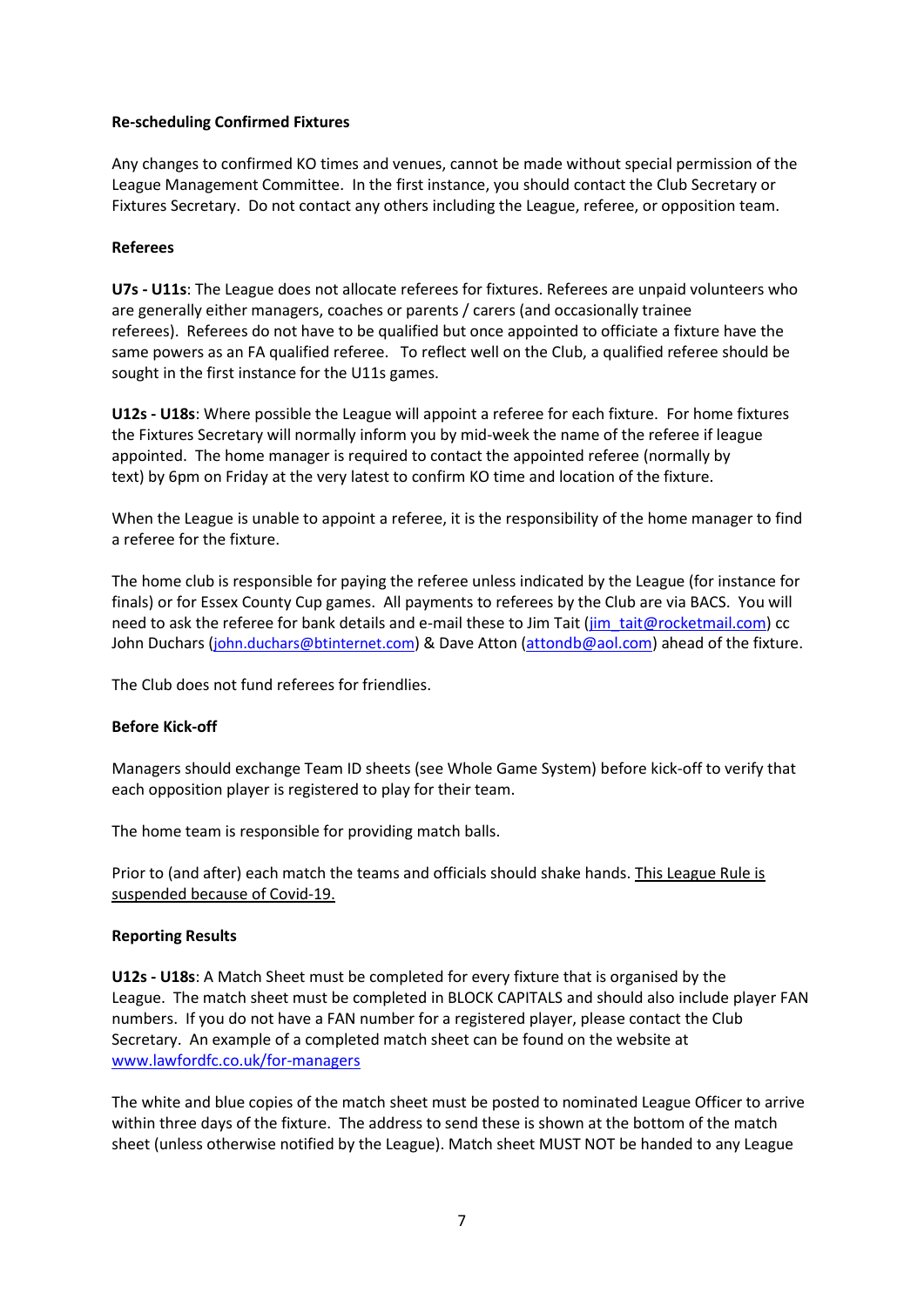Officers in person or delivered by hand to their home address. The pink copy is retained by the manager.

If you mark a referee '50' or below, the match sheet should be sent instead to the Club Secretary and accompanied with a written explanation that will be sent to the League. There is a League form for this purpose – please contact the Club Secretary immediately to obtain one.

**All teams**: On the day of the fixture the home manager is also required to notify the League Fixtures Secretary for their age group of the result. This can be done either by phone or email within a specified time. Contact details for the League Fixtures Secretary for each age group and the specified reporting times can be found at<https://colchesteranddistrictyouthleague.com/officers/>

Reporting results via e-mail is recommended as this can be done immediately after the game and also provides a record of the notification.

The e-mail should be formatted as shown below including the name of the sender and their position in the Club

Subject: U12s Lawford FC Reds 3 Name of Opposition 2

Message: -

U12s Lawford FC Reds 3 Name of Opposition 2 Regards, Nick Anderson U12s Reds Manager Lawford FC

If you play a game midweek, you need to phone or email in the result straight after the game.

While results for U7s - U11s are collected by the League, clubs must not publish these results.

#### **Essex County Cup**

Essex FA organises County Cup competitions for U12s - U18s. To enter this competition the Club Secretary must apply for you to enter at the start of the season. The assumption is that all teams will want to enter unless the Club Secretary is notified otherwise. Although C&DYFL liaise with Essex FA to schedule the County Cup fixtures, the arrangements for these games differ from those directly organised by the League.

Obtaining home kick off time and notifying away manager is done in the same way as for normal league matched. A check should also be made with the away manager if any changing rooms are required. If they are then please notify John Duchars and/or Lloyd Bellett that a changing room is required. On match day, ensure the changing room is unlocked and show the away team where they are. After the match please also ensure the changing room is left clean and tidy.

Match sheets: Essex FA provide match sheets specifically for County Cup competitions. These can be obtained from the Club Secretary or downloaded from the Essex FA website at <https://www.essexfa.com/cups-and-competitions/county-cups>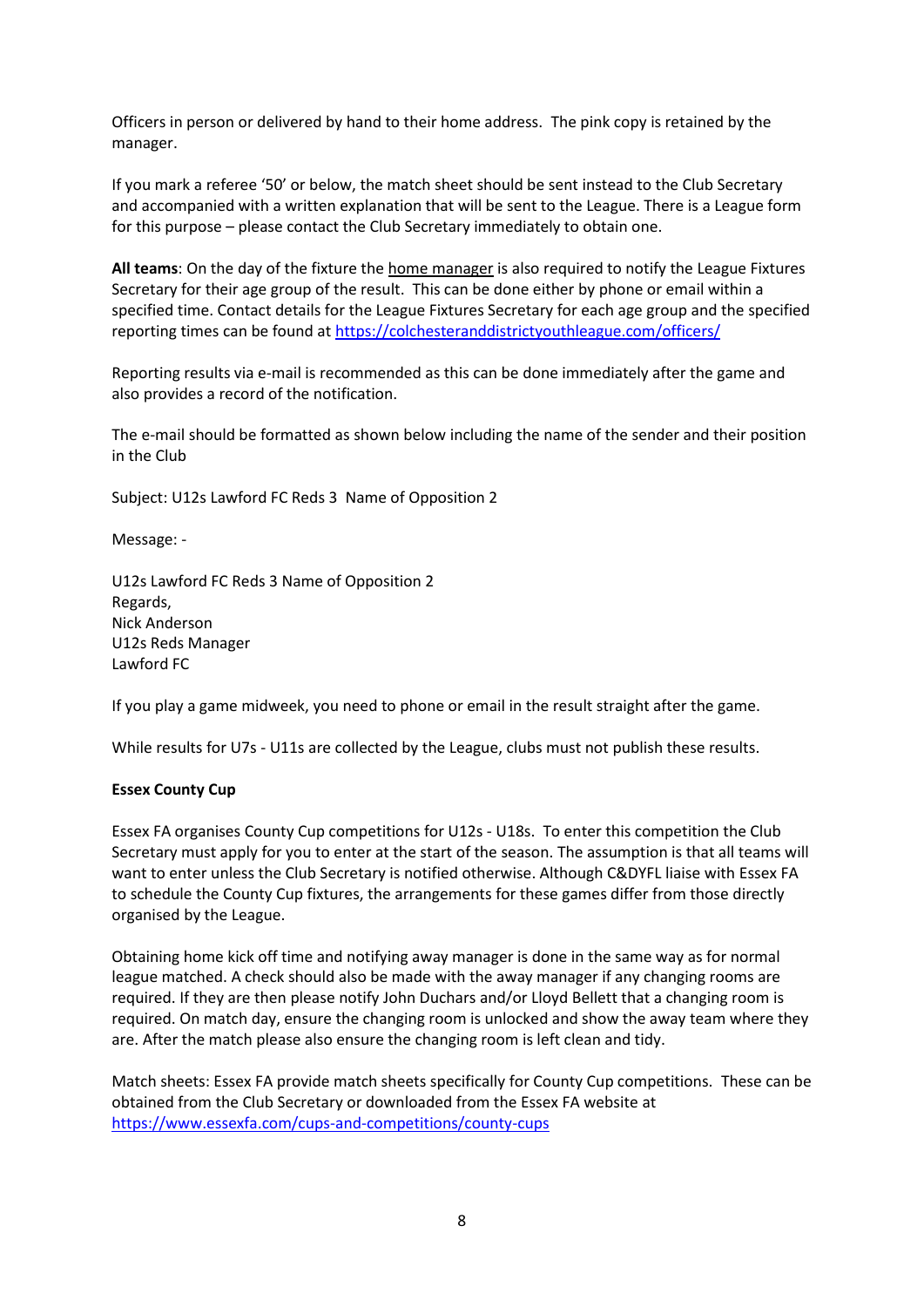There are three parts to the match sheet - one each for the opposition manager and referee that are provided to them before the start of the game and one sent to Essex FA after game.

Reporting results to Essex FA: The Home team is responsible for letting their Club Secretary know the result immediately after the game.

Reporting results to C&DYFL: Irrespective of whether you are playing home or away, managers are always required to notify the League Fixtures Secretary for their age group of the result. This should be done in the same way as for fixtures organised by the League but clearly stating that this is an Essex County Cup fixture. No C&DYFL match sheet is required for a County Cup fixture.

Referees: The home manager will confirm with the appointed referee in the same way that is done for standard league matches. Where a referee isn't appointed, then as for league games the Home manager is responsible for finding someone who will cover the game. The referee fee for a County Cup game is shared equally between the Home and Opposition teams. It is advisable (but not essential) that payment is obtained before kick-off.

#### **Closed Season**

The whole of the month of June is closed season. Although training is allowed during the month, competitive games or friendlies are not permitted unless as part of a FA approved tournament such as an affiliated 5-a-side competition.

During July / August, when friendlies are permitted then a check should be made before making any arrangements that pitches are available. There may be instances where pitch maintenance is still in progress and pitches are unavailable. You will also need to ensure that pitches are marked out for play and make alternative arrangements if they are not.

#### **Team Secretaries / Administrators**

If you are fortunate to have a parent or carer willing to act as Team Secretary (or Administrator) these individuals can take on many of the Manager's responsibilities related to the arranging and reporting of fixtures. This tends to operate effectively when individuals work well together and with the Team Secretary (or Administrator) listed as the point of contact in the League Handbook.

#### **FIXTURE POSTPONEMENTS**

#### **Minimum Player Numbers**

The minimum number of players that constitute for a fixture are - 5x5 format: 4 players 7x7 format: 5 players 9x9 format: 6 players 11x11 format: 7 players

If you have at least the minimum of required players available, you are obliged to fulfil a fixture. Failing the minimum number of players, the game MUST NOT be played and postponed accordingly.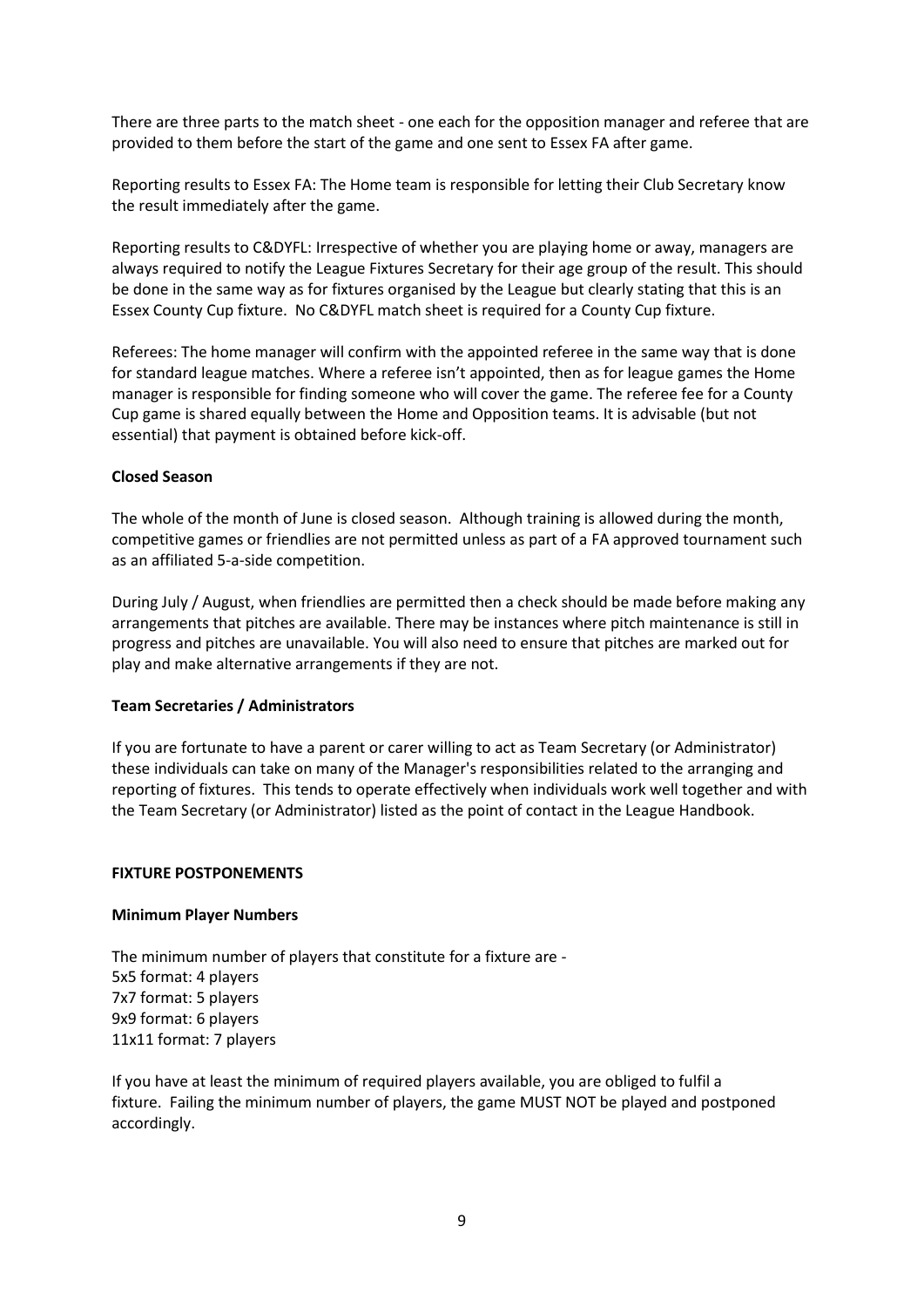If the numbers fall below the minimum number during a game due to injury, the game will have to be abandoned.

#### **Advanced Postponements**

Requests to seek advanced postponement to be released from a fixture arranged by the C&DYFL must be made in writing to the League at least 21 days in advance of the date in question. Please contact the Club Secretary or Fixtures Secretary if you wish to seek an advanced postponement. Circumstances for advanced postponements are normally something like a school trip or something like that. They are not allowed because key players are injured / not available.

## **Weather Related Postponements**

When pitch conditions (waterlogged or frozen) mean that a home fixture may be called off a Club Officer will undertake a pitch inspection. You should always assume that home fixtures are on unless you have been contacted by a Club Officer to advise otherwise. If a fixture is confirmed as postponed following a pitch inspection you should inform the referee, opposition manager and Lawford parents & carers immediately.

Where there is a risk in advance of a postponement and pitch inspections are needed then out of courtesy Home Managers should make themselves available to participate in the decision making process.

In exceptional circumstances (High Winds, extreme temperature) other postponements can also be made at the discretion of the club, again home managers should be available to participate in the decision-making process.

#### **Reporting Postponements**

If you are the home manager of a game that is postponed, you are still required to report the result. You do not have to give details of why there was a postponement.

An example is detailed below.

Subject: U12s Lawford FC Reds v Name of Opposition

Message: -

Match Postponed U12s Lawford FC Reds P Name of Opposition P

Regards, Nick Anderson U12s Reds Manager Lawford FC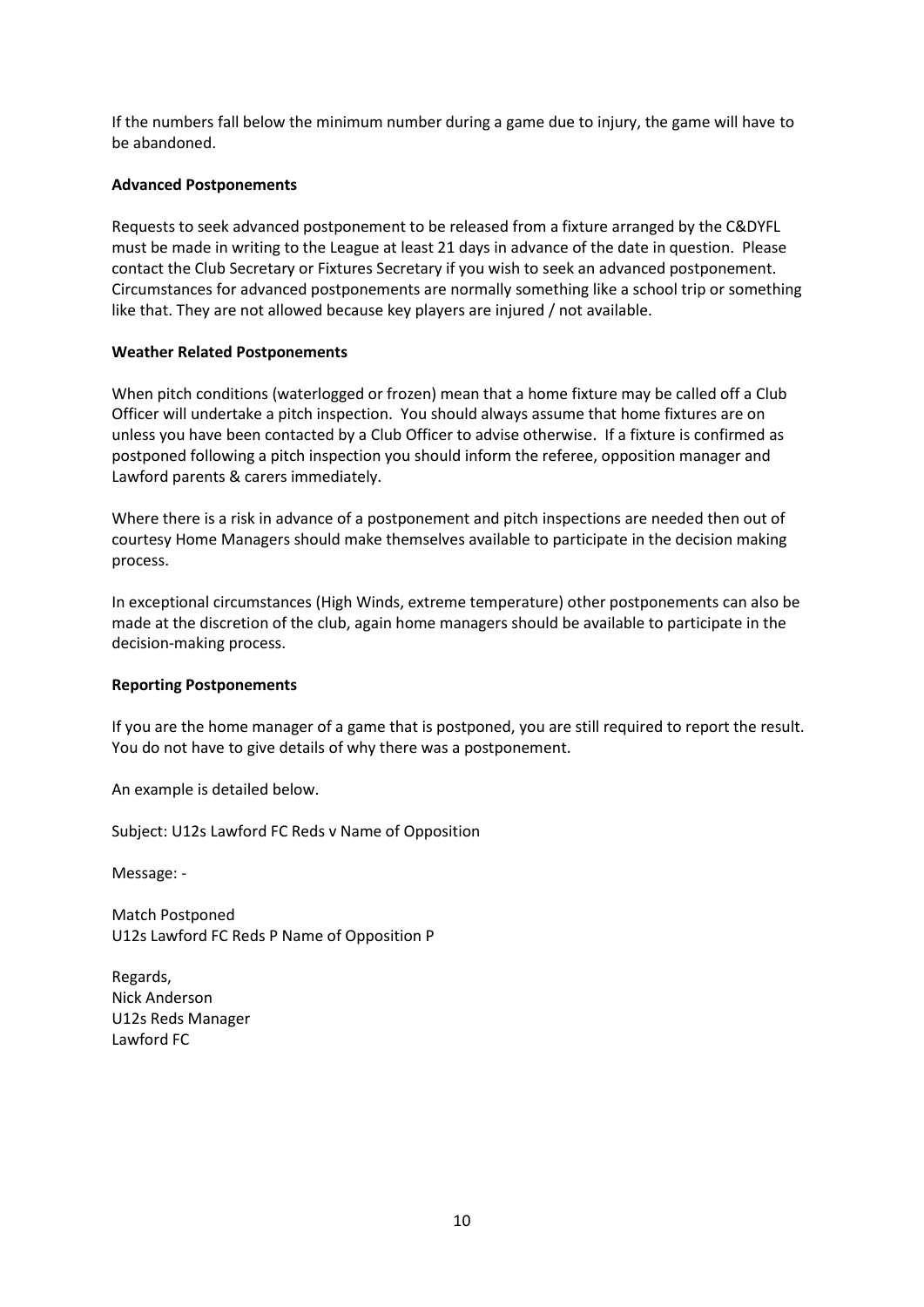#### **MATCH FORMATS (2020/21 Season)**

| <b>Age Group</b> | Format | <b>Duration per half</b> | <b>Ball Size</b> |
|------------------|--------|--------------------------|------------------|
| U7               | 5x5    | 20 Minutes               | 3                |
| U8               | 5x5    | 20 Minutes               | 3                |
| U9               | 7x7    | 25 Minutes               | 3                |
| U10              | 7x7    | 25 Minutes               | 3                |
| U11              | 9x9    | 30 Minutes               | 4                |
| U12              | 9x9    | 30 Minutes               | 4                |
| U13              | 11x11  | 35 Minutes               | 4                |
| U14              | 11x11  | 35 Minutes               | 4                |
| U15              | 11x11  | 40 Minutes               | 5                |
| U16              | 11x11  | 40 Minutes               | 5                |
| U18              | 11x11  | 45 Minutes               | 5                |

Managers MUST NOT agree to play longer or shorter durations. Up to 5 substitutes may be named and used in a roll on roll off fashion.

#### **EQUIPMENT & FACILITIES**

#### **Club Kit**

Shirts: Sky Blue & White stripped Shorts: Navy Socks: Sky Blue

Shirts must be numbered on the back while the Club badge can be added as shown. Generally embroidered badges are longer lasting than printed badges. A PDF of the Club logo can be found a[t www.lawfordfc.co.uk/for-managers](http://www.lawfordfc.co.uk/for-managers)

Kit should not be personalised with player initials and shorts should not be numbered as this limits flexibility in its use. The kit remains the property of the Club. Any player leaving the Club must return their kit.



It helps the Club if kit costs are funded by a sponsor (see below) although where this is not possible the Club is also able to provide funding for some teams. The Club does not fund the purchase of ancillary items such as rain jackets, training kits and hoodies.

It is the responsibility of the individual teams to order their kit, it is sensible to always have a couple of spares in case of damage, new players arriving etc.

Recommended kit suppliers include [www.directsoccer.co.uk](https://protect-eu.mimecast.com/s/6MaICXQN9fk5MncVq4KL?domain=directsoccer.co.uk/) [www.discountfootballkits.com](https://protect-eu.mimecast.com/s/P_qpCZ8P9sX4oMSySmqp?domain=discountfootballkits.com/) www.kitking.co.uk [www.prokituk.com](http://www.prokituk.com/)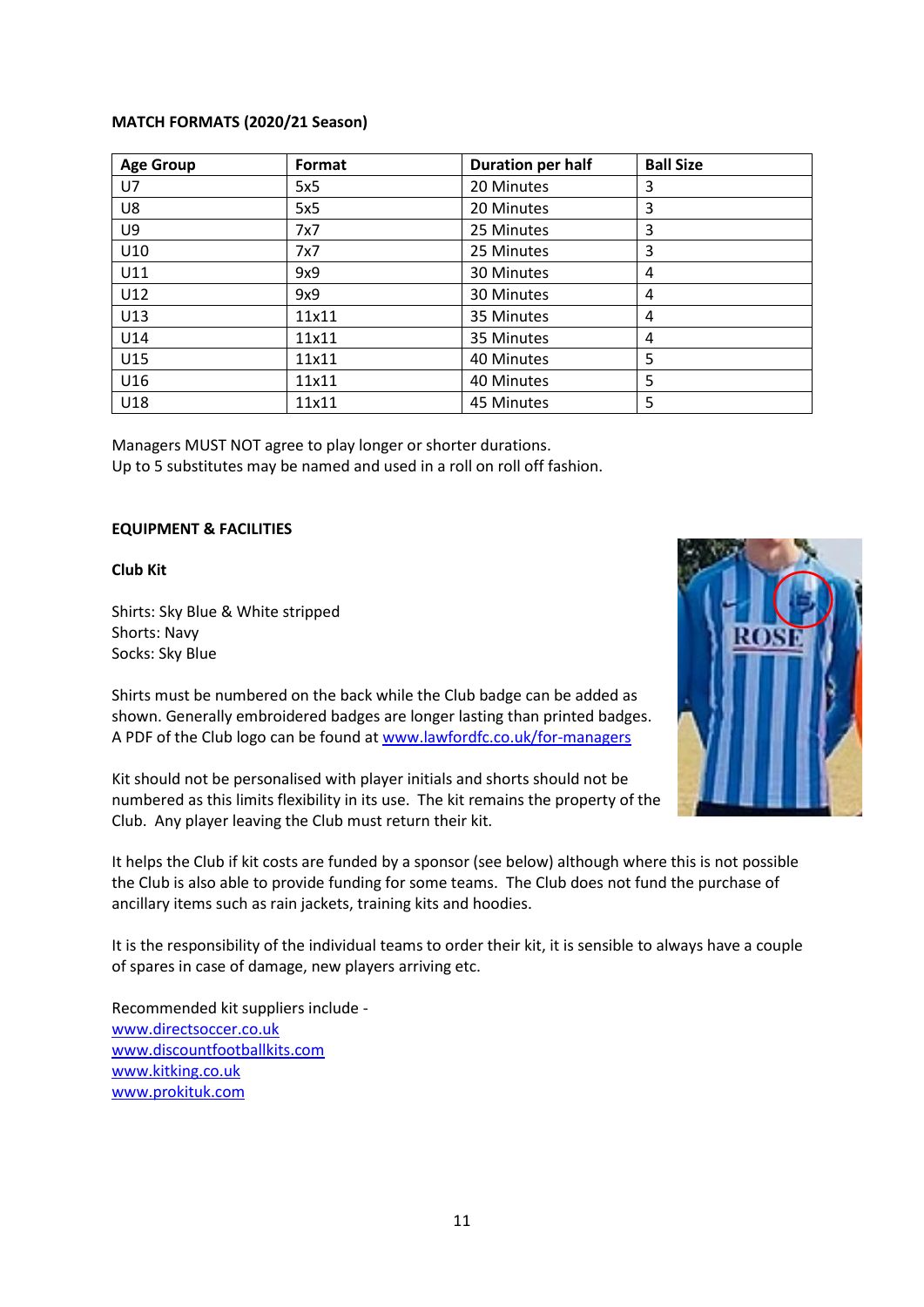## **Kit Sponsorship**

As a registered charity, limited companies can treat donations and sponsorship to the Club as tax deductible expenses. When looking for new sponsors (or donations) it's worth highlighting the favourable tax treatment for limited companies. Further information can be found here at [www.gov.uk/tax-limited-company-gives-to-charity](http://www.gov.uk/tax-limited-company-gives-to-charity)

Our registered charity number is 1188884.

As a charity we also need to keep accurate records of donations and sponsorship. It is important that all monetary donations are made via the Club and where a business donates kit (through sponsorship) we have a record of the cost of the kit - please ensure that a copy of all receipts for sponsored kit are passed the Club Treasurer.

Sponsors related to products, services or other activities that are to be detrimental to the welfare, health and general interest of young people or otherwise considered inappropriate are prohibited by the FA for youth & junior teams. Products related to alcoholic drinks, breweries and gambling are unlikely to be permitted under any circumstances. Reference to a public house or restaurant may be permissible unless the establishment primarily exists for the supply and consumption of alcohol

#### **Keys**

A set of keys for the car park gate, the gate behind the Clubhouse and to unlock the goals can be obtained from Dave Atton [\(attondb@aol.com\)](mailto:attondb@aol.com).

## **Changing Rooms**

Use of the changing rooms is prioritised to the senior teams and U18s. All other players normally arrive for fixtures in their kit. Parents / carers are responsible for washing their child's kit. The Changing rooms can be made available, should they be required for other age groups if available, especially in poor weather.

#### **Expenditure**

All expenditure made on behalf the Club must be agreed with the Club Treasurer in advance.

#### **Training Arrangements**

It is usual for teams to train at least once a week throughout the season. New teams are encouraged to train on a Saturday morning where there is no restriction on the start time or the amount of space that is needed. If, however Saturday training is not possible then teams need to be added to the midweek training schedule that is in place to manage the limited space and time during the darker months. Managers need to speak to Carl White (07740098707 – [carl.2.white@hotmail.com\)](mailto:carl.2.white@hotmail.com) to understand where there are free slots.

During the winter months the training pitch is heavily used, it is common that by December the pitch is waterlogged and unusable. Teams have the option of training away from School Lane on an artificial pitch or indoors if required. It is the responsibility of the individual team manager to make these arrangements and agree payment with Club Treasurer in advance. It is worth noting that most of the local facilities are booked by the summer for winter training.